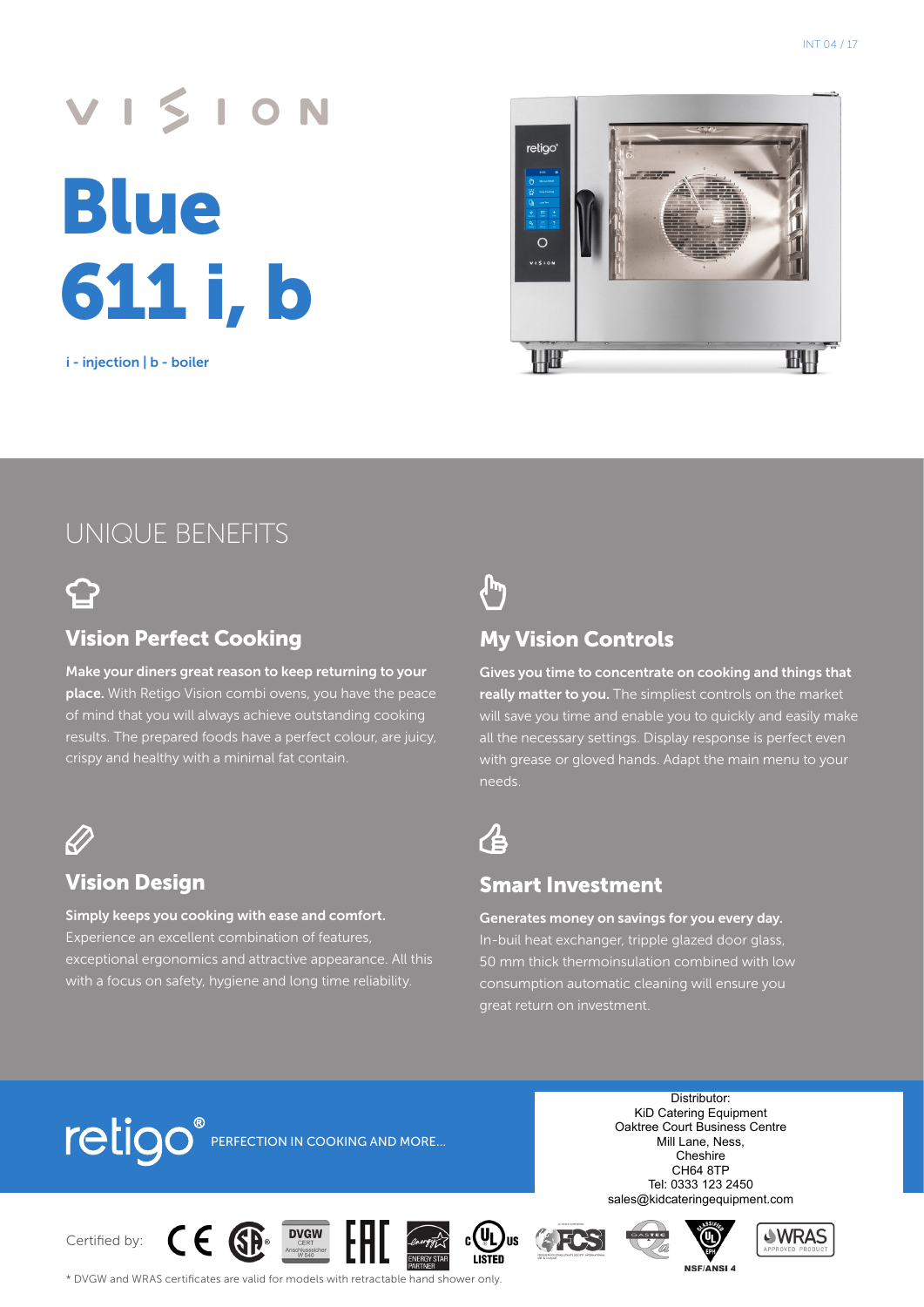# FEATURES & BENEFITS

#### **Cooking**

- Hot air 30 300 °C
- Combination 30 300 °C
- Steaming 30 130 °C
- Bio steaming 30 98 °C
- Over night cooking Saves time and money.
- Rack timing Set individual rack times for multi product cooking.
- AHC (Active Humidity Control) Automatic humidity control for great cooking results.
- Advanced steam generation system Two-step water preheating with in-built heat exchanger for perfect steam cooking results.
- Crosswise racks Safer and comfortable GN handling. Better product visual control.
- Regeneration/banqueting Cook, chill and regenerate to serve more diners in shorther times.
- **Delta T cooking** Use advanced cooking method to reduce shrinkage on slow roasted meats getting amazing results.
- Low temperature cooking Benefit from less weight loss, better taste.
- Cook & Hold Let it cook and held serving temperature.
- Golden Touch Add a golden-brown, crispy finish with just a touch.
- Automatic preheating/cooling minimises the loading temperature drop. Start cooking with the desired temperature.
- Sous-vide, Drying, Sterilization, Confit, Smoking Great way to make your menu special.

#### My Vision Controls

- 8" display Perfect overview, easy and intuitive control.
- MyVision Customize your menu so you have all you need right on the main screen.
- Touch panel Panel works under all conditions and has a fast response, no mechanical elements, buttons or wheels.
- Easy Cooking Get great results even with less experienced chefs thanks to easy cooking guidance.
- 6-point core probe Allows foods to be automatically cooked to any desired internal temperatur.
- Active Cleaning Low-cost automatic cleaning. No chef's time spent on cleaning any more.
- 1000 programs with 20 steps
- Pictograms Take a food picture on the main screen. Match it with a program. Touch it to get the desired cooking results repeatedly.
- Learn function All cooking adjustments are recorded. At the end you save great results achieved and recall them again when needed.
- Last 10 Cooking process easy to be used again bu just a touch.
- Multitasking Unique opportunity to work with a display during cooking.
- Automatic start The ability to schedule a delayed start.
- EcoLogic Energy consumption shown right on the screen. Keeps your cost under control.
- Continuous cooking time option Saves your time during busy operations.

#### Other equipment

- Tripple glazed door glass Advanced energy savings and external glass that does not burn you.
- Auto-reversing fan Excellent evenness to deliver high product color and texture uniformity.
- Flap valve Patented dehumidification system for great colour and crispiness.
- 7 Fan speeds Precise control of air distribution for desired results with

different products.

- Automatic Fan stop No scalding when the door opened quickly.
- Fan timing  $-3$  steps for greater evenness and gentle cooking.
- Massive door handle Comfortable and safe handling with silver ion material contain for bacteria reduction.
- AISI 304 stainless steel Exceptional quality with a special coating for a extended life time.
- Hygienic cooking chamber with round inner corners Trouble free maintenance.
- Hand shower External water supply hose with spray nozzle. Extra water source at your disposal.
- **Run-off tray under the door No slipping on wet floor**
- Two water inlets Saves a water treatment unit's capacity.
- **WSS** (Water Saving System) Special drain system  $\theta$  in-built heat exchanger to save water related cost.
- Removable GN holders with 65 mm spacing

#### **Conectivity**

- USB plug-in Transfer useful data easily to and from the combi oven.
- Ethernet/LAN Allows remote access for data management.
- VisionCombi software Program and pictogram management in your PC, HACCP data view.

#### Operation logs

- HACCP records Easy and immediate analysis of critical cooking points.
- Complete operating records

#### Service

- BCS\* (Boiler Control System) Nothing stops you steam cooking with the in-built advance direct steam generation system.
- SDS (Service Diagnostic System) Easy unit check up and trouble shooting.

#### Unit options

- Left door
- Safety door opening in two steps
- Second temperature core probe
- Retractable hand shower
- Connection to the system for power consumption optimalization

#### Optional accessories

- ST 1116 stand with 16 x GN 1/1 racks
- ST 1116 FP flat pack stand with 16 x GN 1/1 racks
- ST 1116 CS stand ST1116 with wheels
- ST 1116 H stand with 22 x GN1/1 racks, height 900 mm
- STAND with place for Holdomat
- STAND with place for blast chiller BC411 or BC511
- VISION VENT condensation hood
- GN ADAPTER for 2 x GN1/2 or 3 x GN1/3
- TRAY HOLDERS with spacing 85, 70 mm or with GN 400/600 racks
- VISION OIL GUN
- VISION SMOKER
- ACCESSORIES Gastro containers, cleaning agents, water treatments

#### \* for boiler combi ovens only

Tel: 0333 123 2450 Distributor: KiD Catering Equipment Oaktree Court Business Centre Mill Lane, Ness, Cheshire CH64 8TP sales@kidcateringequipment.com

**TELIOO** PERFECTION IN COOKING AND MORE...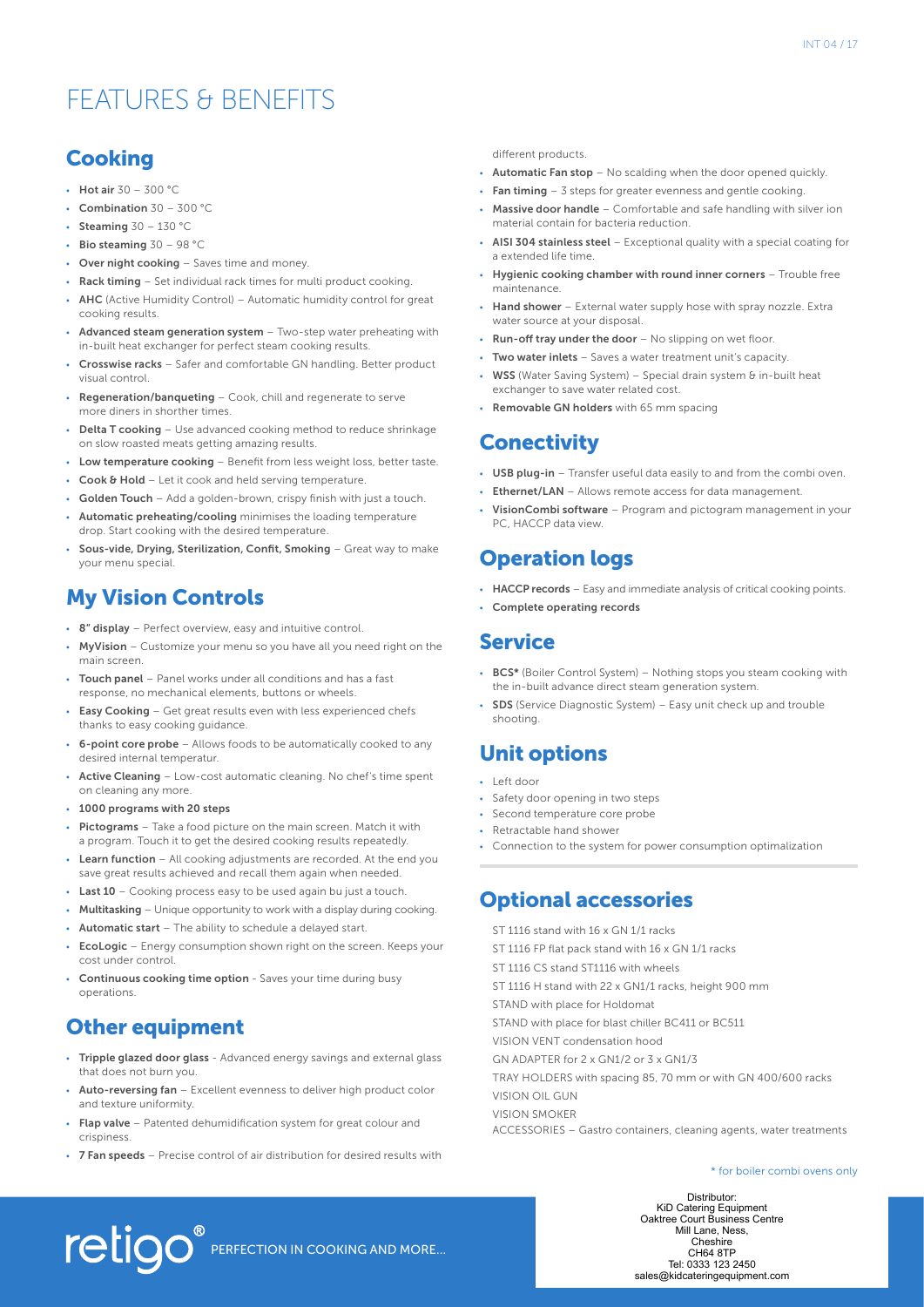# TECHNICAL DATA

| Model                   | <b>B</b> 611 i        | <b>B</b> 611 b        |
|-------------------------|-----------------------|-----------------------|
| Technical specification | 2E0611IA              | 2E0611BA              |
| Heat source             | Electricity           | Electricity           |
| Steam generator         | Injection             | Boiler                |
| Capacity                | 7 x GN 1/1            | 7 x GN 1/1            |
| Capacity (optional)     | 5 x 600/400           | 5 x 600/400           |
| Capacity of meals       | $51 - 150$            | $51 - 150$            |
| Spacing                 | 65 mm                 | 65 mm                 |
| Dimensions (w x h x d)  | 933 x 786 x 821 mm    | 933 x 786 x 821 mm    |
| Weight                  | 116 kg                | 122 kg                |
| Total power             | 10,9 kW               | 10,9 kW               |
| Heat power              | 10,3 kW               | 10,3 kW               |
| Steam generator power   |                       | 9 kW                  |
| Fuse                    | 16 A                  | 16 A                  |
| Voltage                 | 3N~/380-415V/50-60 Hz | 3N~/380-415V/50-60 Hz |
| Noise level             | max. 70 dBA           | max. 70 dBA           |
| Water/Drain connection  | G 3/4" / 50 mm        | G 3/4" / 50 mm        |
| Temperature             | $30 - 300$ °C         | $30 - 300 °C$         |

#### STACKING OPTIONS

| Lower unit | <b>Upper unit</b> |
|------------|-------------------|
| 611        | 611               |
| 1011       | 611               |
| 611        | 611 ig            |

#### OPTIONAL VOLTAGE

3~/400V/50-60Hz

#### MARINE VERSION\*

\*Marine Version includes: special voltage specification, door piston for slow door open, special tray holders with barrier against slipping of GN. Available for units equipped with advanced direct system only.



Distributor: KiD Catering Equipment Oaktree Court Business Centre Mill Lane, Ness, **Cheshire** CH64 8TP Tel: 0333 123 2450 sales@kidcateringequipment.com